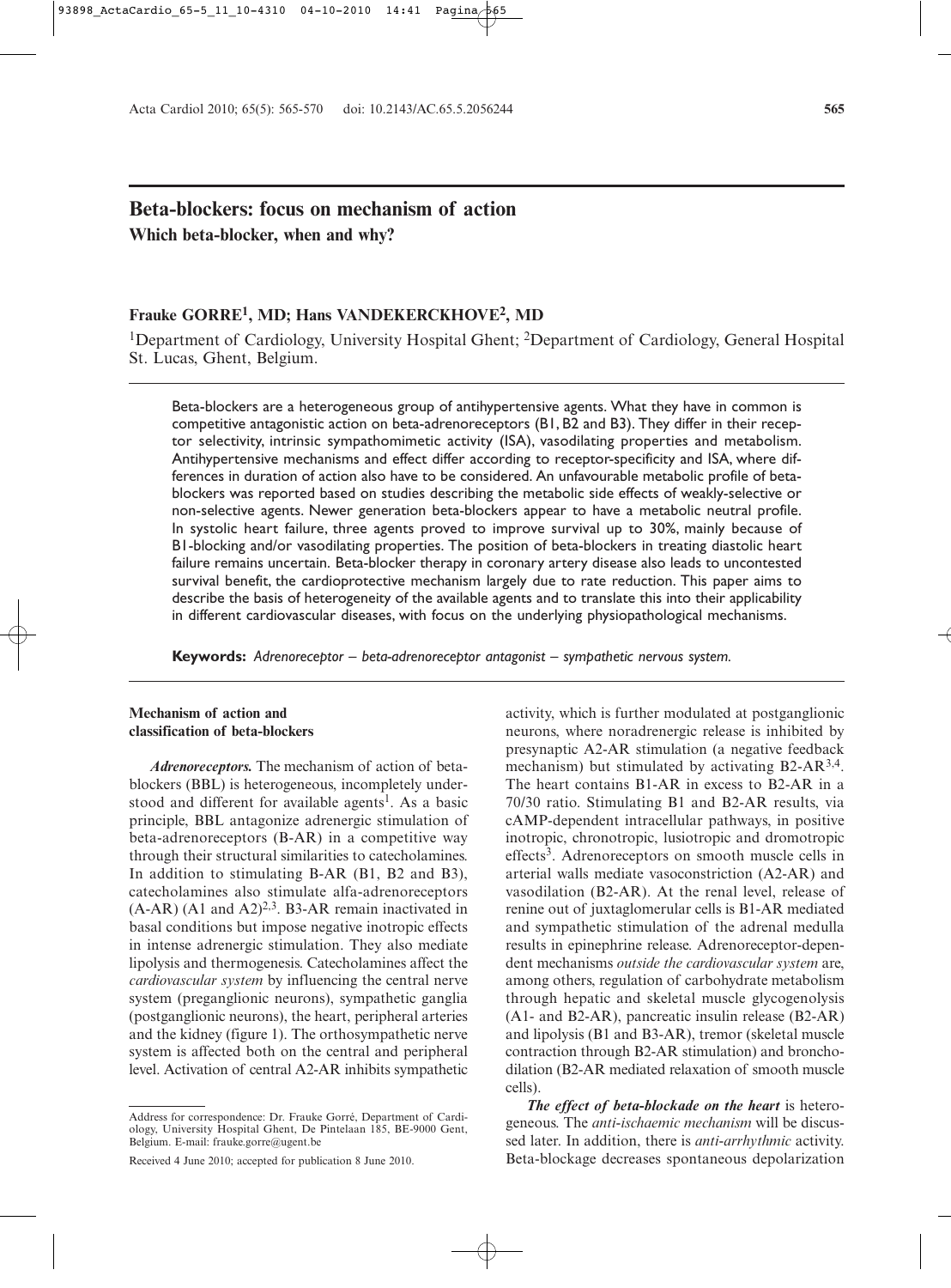

Fig.∞∞1. – Adrenoreceptor-mediated effects of catecholamines on the cardiovascular system. A2: alpha-2 adrenoreceptor; B1: beta-1 adrenoreceptor; B2: beta-2 adrenoreceptor; Chrono: chronotropy; Dromo: dromotropy; Ino: inotropy; Lusio: lusiotropy; NA: noradrenalin; VC: vasoconstriction; VD: vasodilation.

Table 1. − Overview of pharmacologic properties of different beta adrenoreceptor antagonists.

|             | Receptor selectivity |                               | $B1-ISA3$ | Metabolism |          | Vasodilatory mechanism |                 |           |
|-------------|----------------------|-------------------------------|-----------|------------|----------|------------------------|-----------------|-----------|
|             | $B11$ selective      | $B1-SI2$<br>$(\text{ref } 6)$ |           | Renal      | Hepatic  | Alpha lytic            | NO <sup>4</sup> | $B25-ISA$ |
| Acebutolol  | $\Omega$             |                               | $\Omega$  | $\Omega$   |          |                        |                 |           |
| Atenolol    | $\Omega$             | 16                            |           | $\Omega$   |          |                        |                 |           |
| Bisoprolol  | $\Omega$             | 30                            |           | $\Omega$   | $\Omega$ |                        |                 |           |
| Carvedilol  |                      | $\overline{4}$                |           |            | $\Omega$ | $\Omega$               |                 |           |
| Celiprolol  | $\Omega$             | 33                            | $\Omega$  | $\Omega$   |          |                        |                 | $\Omega$  |
| Labetalol   |                      |                               |           |            | $\Omega$ | $\Omega$               |                 |           |
| Nebivolol   | $\Omega$             | 295                           |           | $\Omega$   | $\Omega$ |                        | $\Omega$        | $\Omega$  |
| Metoprolol  | $\Omega$             | 8                             |           |            | $\Omega$ |                        |                 |           |
| Pindolol    |                      |                               | $\Omega$  | $\Omega$   |          |                        |                 |           |
| Propranolol |                      | $\mathfrak{D}$                |           |            | $\Omega$ |                        |                 |           |
| Sotalol     |                      |                               |           | $\Omega$   |          |                        |                 |           |

Molecules with vasodilating properties are located in the grey area. <sup>1</sup>Beta 1. <sup>2</sup>Selectivity index (as given in reference 6). <sup>3</sup>Intrinsic sympathomimetic activity. 4Nitric oxide. 5Beta 2.

of pacemakers, causes prolongation of sinus node cycle length, atrioventricular conduction times and atrioventricular refractory period, a class II anti-arrhythmic activity. Sotalol has class III anti-arrhythmic properties, with prolongation of the action potential of the myocardial cells, and thus OT interval<sup>2</sup>. Other antiarrhythmic mechanisms are reduction of myocardial ischaemia and catecholamine-induced hypokalaemia. Finally, *left ventricular structure and function* is modulated by reducing myocardial ischaemia and catecholamine-related release of free fatty acids in myocardial adipose tissue, modulating myocardial gene expression, inhibiting myocardial apoptosis and reducing myocardial oxidative stress<sup>1</sup>.

*Receptor selectivity and vasodilating properties.* Due to excess B1-AR compared to B2-AR in the heart, B1-selectivity is often referred to as "cardio"-selectivity. No organ contains only B1- or B2-AR and no

agent is completely  $B1$ -selective<sup>2,3</sup>. Cardioselectivity is dose-dependent, with selectivity decreasing when doses increase. *First-generation beta-blockers* are non-selective agents. *Second-generation agents* bind more to B1- compared to B2-AR, a selectivity that is different for the different agents available. *Third-generation or vasodilating beta-blockers* are structurally different from classic BBL, leading to A1-blocking, B2-stimulating, NO-generating, anti-oxidant and/or anti-inflammatory properties<sup>3,5</sup>. The vasodilatory activity leads to improvement of endothelial function and antihypertensive action with little effect on cardiac output. Their effect on various clinical end points has yet to be described. The mechanism of vasodilation of each molecule is different and shown in table 1.

*Intrinsic sympathomimetic activity (ISA).* BBL with ISA are agents having partial agonist (thus catecholamine) activity on certain B-AR2. B1-ISA on the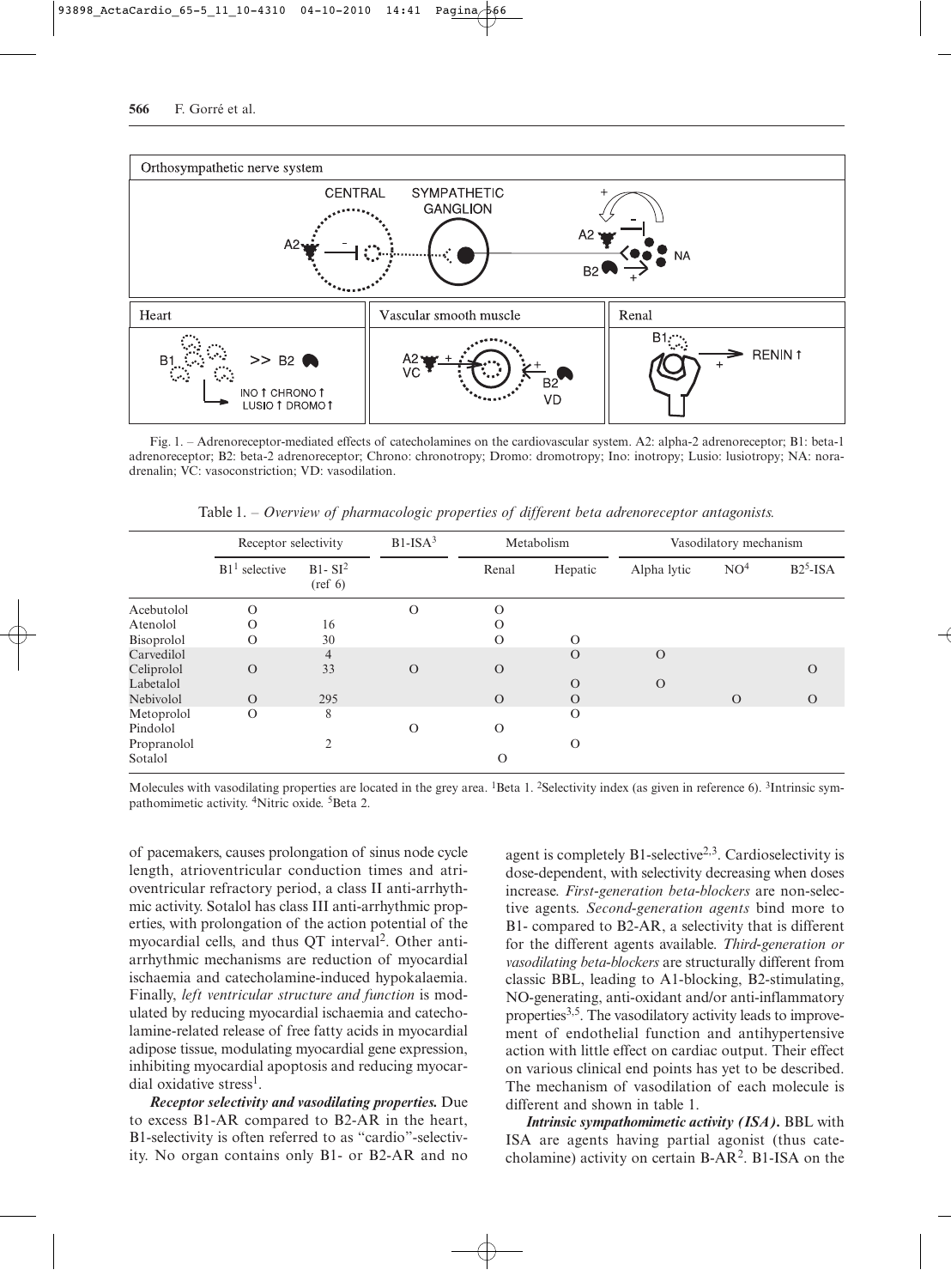heart is most evident at rest with absent negative chronotropic effects in the resting state. On the renal level, B1-ISA reduces suppression of renine-release. A partial B2-ISA (e.g. nebivolol) induces vasodilation by acting on smooth muscle cells of the peripheral vessels. Electrically, BBL with ISA lower the threshold for ventricular fibrillation.

*Metabolism.* Lipophylic agents undergo hepatic clearance, have long half-lives and penetrate the blood brain barrier, causing more central neurologic side effects. Hydrophilic products undergo renal clearance, have shorter half-lives resulting in multiple-day dosage and only penetrate the blood brain barrier when doses are high. Agents with mixed profile undergo both hepatic and renal clearance<sup>2</sup>.

Table 1 offers an overview of some of the properties discussed in a selection of frequently used agents.

#### **Beta-blockers and hypertension**

*The blood pressure-lowering mechanism* is incompletely understood. As a basic mechanism, a cardioinhibitory effect reduces cardiac output. This in turn is followed by a baroreflex-mediated proportional increase in peripheral vascular tone to maintain blood pressure. This "vascular resistance" is described in B1 selective as well as non-selective agents, thus not depending on B2-blocking action<sup>2,3</sup>. Lowering of blood pressure finally occurs because of incompletely understood late lowering of peripheral vascular tone, minutes to hours after oral intake of the BBL. This way, agents with ISA can lower blood pressure at rest while preserving cardiac output. Possibly, inhibition of the abovementioned presynaptic B2-AR on noradrenergic nerve endings – thus reducing circulating noradrenaline levels – contributes to the late vasodilation but this cannot explain the effect in B1-selective blockage2. Other possible blood pressure-lowering mechanisms are a B1-AR-mediated decrease in adrenal medulla catecholamine release or anti-renin activity in conditions with high circulating renin, and thus catecholamine concentrations.

*Are all beta-blockers equally effective?* Most authors consider antihypertensive action of different agents to be equal when administered in equipotent doses<sup>4</sup>. However, antihypertensive activity is dependent on ISA, with reduced lowering of blood pressure at rest but not during exercise-induced sympathetic activation<sup>7</sup>, and B1-selectivity because of reduction in peripheral vasodilation and unopposed alpha-mediated vasoconstriction in non-selective products<sup>8</sup>. Also, duration of action of the different agents has to be considered, as a once-daily dosage regimen of short-acting agents (e.g. atenolol) results in absence of activity in early morning, when most cardiovascular and cerebrovascular events occur<sup>9</sup>.

*Are beta-blockers as effective as other classes of antihypertensive agents?* A 2008 Cochrane review, with the BBL studied in reviewed articles mainly being nonselective propranolol and moderately selective atenolol, concludes that the antihypertensive potency of BBL is superior to placebo but inferior to diuretics, calcium channel blockers (CCB) and inhibitors of the reninangiotensin-aldosterone system  $(RAAS-i)^{10}$ . There was no survival benefit compared to placebo. Incidence of stroke was higher with the BBL studied than other antihypertensive agents, probably due to lesser blood pressure reduction. Studies with newer generation agents in primary hypertension are needed.

A so-called *"pseudo-antihypertensive property" of beta-blockers* has been described in, among others, the CAFE trial, which reports in a subgroup of the ASCOT population a higher central aortic pressure in the atenolol/thiazide arm versus the amlodipine/ perindopril arm, despite a similar reduction in brachial pressures<sup>11</sup>. This is largely due to heart rate lowering in beta-blockade, with in-creasing amplitudes of reflected arterial pressure waves as heart rate decreases $^{12}$ , and is a possible explanation for less favourable results on regression of left ventricular hypertrophy with BBL compared to other antihypertensive drugs<sup>13</sup>. This pseudo-antihypertensive effect is not as pronounced in super-selective and vasodilating, but less heart ratelowering nebivolol<sup>5</sup>.

*Hypertension and age.* Increased sympathetic activity in hypertensive young adults seems to be associated to body mass index and insulin resistance, resulting in increased peripheral vascular resistance and mainly diastolic hypertension $14$ . In the elderly, raised levels of circulating catecholamines are secondary to a reduced B-AR (and thus BBL) response<sup>15</sup>. Hypertension in elderly subjects is mainly systolic and secondary to reduced arterial compliance, not increased vascular resistance<sup>14</sup>. In the elderly, BBL are not first-line agents in the treatment of hypertension but proved to be beneficial in coronary artery disease and heart failure, indications for which they are under-used<sup>15</sup>. Changing pharmacokinetics should be taken into account when using BBL in an elderly population.

#### **The metabolic issue**

*Effects on glucose metabolism.* The diabetogenic effect of non-selective beta-blockage results from a decrease in pancreatic insulin secretion, decreased insulin sensitivity secondary to a reduced peripheral blood supply, increased body weight and increased gluconeogenesis through glycogenolysis secondary to unopposed alfa 2 activity. The definition of the term "new onset diabetes" (NOD), meaning newly arisen diabetes mellitus under antihypertensive treatment, is vague and often not specified in studies. A large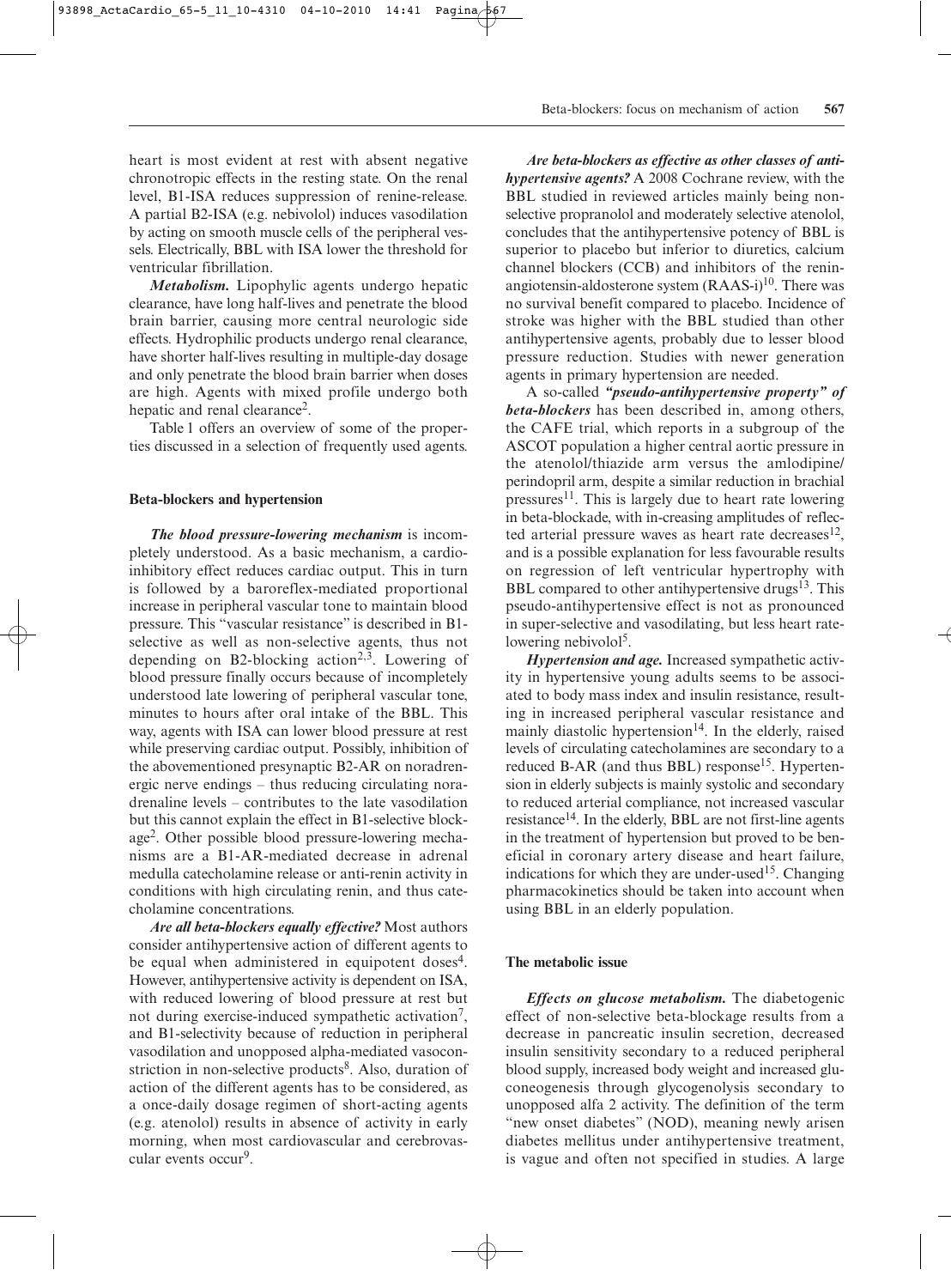meta-analysis studied the prevalence of NOD in a hypertensive population treated with BBL, with the BBL being studied (propranolol, metoprolol, atenolol) being not or only moderately selective<sup>16</sup>. Beta-blockage resulted in an approximately 30% increased risk of NOD compared to placebo and a 20% increased risk compared to CCB and RAAS-i. When comparing BBL to thiazide diuretics, data are less uniform, reporting neutral<sup>17,18</sup> to less diabetogenic effects<sup>16</sup> of BBL. Data concerning diabetogenic effects of non-thiazide diuretics are lacking19. The diabetogenic profile of BBL does not represent a class effect. Receptor selectivity is important, with decreasing negative metabolic impact with increasing B1-selectivtiy<sup>20</sup>. BBL with vasodilating activity also show little or no metabolic side effects. There is no consensus regarding the significance of antihypertensive therapy-induced diabetes on major end points<sup>15</sup>. The negative impact of hyperglycaemia on cardiovascular end points is possibly (partially) compensated for by the antihypertensive action of the therapy, although in general a negative prognostic significance of new diabetes in hypertensive patients receiving therapy is assumed $17,18$ .

*Effects on lipid metabolism.* First- and second-generation BBL are considered "atherogenic" because they influence the distribution of the different subgroups of lipids unfavourably (lowering HDL, increasing LDL and triglyceride). The lipase responsible for degrading triglycerides is inhibited by unopposed A-AR stimulation in beta-blockade2. HDL-lowering possibly is  $ISA-dependent$ <sup>13</sup>. Third-generation BBL exert a neutral or beneficial effect on the lipid profile. Data concerning impact on outcome are lacking.

#### **Beta-blockers and heart failure**

*Pathophysiology.* Myocardial systolic dysfunction is associated with neurohumoral hyperactivity (sympathetic nerve system and renin-angiotensine-aldosteron system (RAAS), amongst others)<sup>3</sup>. Although beneficial in the early stages of heart failure, by contributing to preservation of inotropy, eventually this results in negative cardiac remodelling and progression of heart failure. In heart failure, increased serum concentrations of norepinephrine, angiotensine II, aldosterone, endothelin, vasopressin and cytokines are observed, all negatively influencing cardiac structure and function. In the setting of sympathetic hyperactivity, a protective adaptation by downregulation of B1-AR has been described. The role of B2- and B3-AR in heart failure is less clear. No downregulation of B2-AR occurs, with a possible role for these receptors in anti-apoptotic mechanisms. The importance of heart rate lowering in itself, independent of attenuation of sympathetic tone, remains unclear. Time course of changes in myocardial structure and function after initiation of BBL was studied in 26 patients with dilated cardiomyopathy receiving RAAS-i. Initiating treatment with metoprolol in a titrated manner initially leads to reduced left ventricular ejection fraction and increased left ventricular end systolic volume. These variables improved from a duration of therapy of one month and three months onward<sup>21</sup>, respectively. After 18 months, reduced ventricular mass and improved geometry was reported. Next to neurohumoral effects of BBL in heart failure, anti-ischaemic properties are also to be considered and will be discussed later on.

*Which beta-blocker, in what type of heart failure, and how? In heart failure with reduced ejection fraction*, three molecules proved a reduction of about 30% in mortality and/or hospitalization: long-acting metoprolol succinate<sup>22</sup>, bisoprolol<sup>23</sup> and carvedilol<sup>24</sup>. The beneficial effect is due to  $B1$ -blocking<sup>8</sup> and/or vasodilating actions. Agents with B1-ISA and non-selective molecules have a less favourable profile. B2-blockage leads to peripheral vasoconstriction with increased afterload due to unopposed alfa-action. The beneficial results of carvedilol, although being a non-selective molecule, can be explained by its alfa lytic activity. In this heart failure population there is a possible role for nebivolol (selective and vasodilating), as a similar survival benefit is suggested in a retrospective subgroup analysis of the SENIORS-trial, namely in a subgroup of patients with similar patient characteristics concerning age and ejection fraction as in the trials with metoprolol, bisoprolol and carvedilol25. *In managing heart failure with preserved ejection fraction*, the position of beta-blockers as well as other pharmacologic therapies remains unclear. The underlying mechanisms differ from those in heart failure with reduced ejection fraction<sup>26</sup>. Until now, no therapy could prove a beneficial effect on mortality. For now, focus is on the underlying mechanisms and co-morbidities (hypertension, diabetes, coronary artery disease, obesity, etc.) along with control of volaemia through diuretics<sup>27</sup>. Initiation of beta-blocker therapy in heart failure must happen in a carefully titrated manner. The CIBIS-III trial showed that the common sequence of initiating ACE-inhibitors before BBL is as good as the opposite order $^{28}$ .

### **Beta-blockers, coronary artery disease and the importance of heart rate**

*Pathophysiology.* Myocardial ischaemia results out of imbalance between oxygen supply and oxygen demand. Increased adrenergic tone associated with cardiac ischaemia induces lipolysis and thus higher plasma and myocadial concentration of free fatty acids<sup>2</sup>, with oxygen demands being higher in metabolizing free fatty acids compared to carbohydrates. Haemodynamic changes also increase oxygen demand, most importantly increases in heart rate and blood pressure (pressure-rate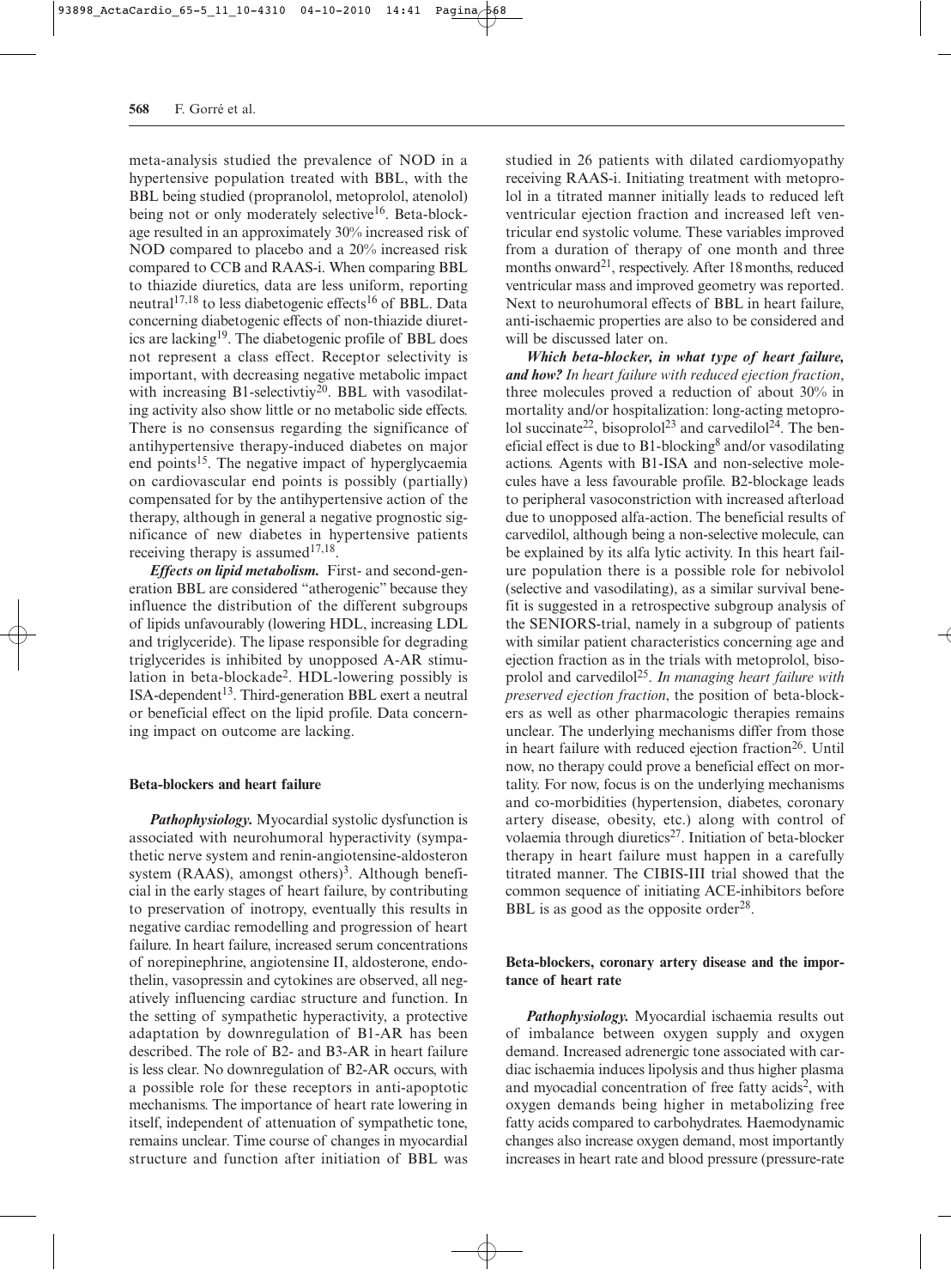product). Areas of ischaemic myocardium are less oxygenated because of catecholamine-induced alteration of coronary perfusion, with redistribution of blood supply away from ischaemic areas and shortened duration of diastole. Also, platelet aggregation is increased. The cardioprotective effect of betalysis in coronary artery disease is largely based on its heart rate-lowering effect. This has been studied mainly in post-myocardial infarction settings, in which reduced incidence of re-infarction and all-cause mortality showed proportional to reduction in heart rate<sup>29</sup>. In the absence of symptoms of heart failure, non-dihydropiridin calcium antagonists also reduce the risk for cardiac events and mortality post myocardial infarction. A placebo-controlled study with timolol showed a mortality reduction of 41.6% in the timolol arm, but mortality for a given heart rate was similar for timolol and placebo $30$ . Pathophysiologic mechanisms underlying the cardioprotective effect of heart rate reduction are, amongst others, beneficial effects on the arterial wall because of lesser mechanical pulsatile stress and lesser pro-inflammatory processes secondary to oscillating shear stress on the endothelium29, resulting in slowed progression of coronary atheromatosis, increased plaque stabilization and arterial compliance. Next, there is a beneficial modulation of the abovementioned myocardial oxygen balance. Betalysis increases coronary artery tone, a B1 effect possibly secondary to the reduced oxygen demand at lower heart frequencies<sup>31</sup>. The impact of first- and secondgeneration BBL on coronary flow reserve (CFR) in hyperaemic states is not clear, study results are not uniform. Amongst vasodilating BBL, carvediol and nebivolol have been shown to increase CFR, not solely due to decreased flow at rest.

*Effects of betalysis in different subgroups.* Most guidelines are based on studies dating from the prerevascularization era. *Betalysis in chronic, stable coronary artery disease* improves symptoms, not survival<sup>1,14</sup>. *In ST-elevation acute myocardial infarction (STEMI)*, complete infarction is established 12 to 24 hours after onset2. Betalysis in the early stages of infarction relieves symptoms and reduces infarct size and frequency of arrhythmias, the effects on short-term mortality being unclear<sup>1,2</sup>. Betalysis in secondary prevention, initiated a few days to a month after acute myocardial infarction, is associated with a survival benefit of 20 to 25% by reducing cardiac mortality, sudden death and re-infarction. A placebo-controlled benefit has been shown for propranolol, metoprolol, timolol, acebutolol and carvedilol<sup>1</sup>. The indication for betalysis in *non-ST-elevation acute coronary syndromes* was largely extrapolated from data in STEMI and small studies in unstable angina, and aims to control ischaemia and prevent evolution to STEMI32. *In vasospastic angina* BBL are contra-indicated because of associated elevation in resting coronary artery tone. In the *perioperative management of high-risk non-cardiac*

*surgery* guidelines advise patients with a high risk profile to continue beta-blockers when already administered or to initiate them up to a week prior to surgery, in a titrated manner, thereby avoiding hypotension and bradycardia and associated peri-operative mortality<sup>33</sup>.

#### **Conclusion**

In understanding the proper use of beta-blockers in cardiovascular pathology, their mechanism of action has to be understood. One should consider receptor selectivity, vasodilating properties and duration of action when choosing a certain agent. In hypertension, the position of beta-blockers remains a point of discussion, with available data largely based on studies with older molecules and studies with newer generation agents lacking. Beta-blockers have established a solid position in the treatment of arrhythmias, heart failure and coronary artery disease. The profile of third-generation agents with vasodilating properties is promising and they begin to prove beneficial in large outcome studies.

**Conflict of interest:** none declared.

#### **References**

- 1. The task force members of the task force on beta-blockers of the European Society of Cardiology. Expert consensus document on B-adrenergic receptor blockers. *Eur Heart J* 2004; **25**: 1341-62.
- 2. Cruickshank JM. *Beta-blockers in clinical practice*, Chapter 2-7. Churchill Livingstone, New York, 1988.
- 3. Triposkiadis F, Karayannis G, Giamouzis G, Skoularigis J, Louridas G, Butler J. The Sympathetic nervous system in heart failure. *J Am Coll Cardiol* 2009; **54**: 1747-62.
- 4. Man in 't Veld AJ, Schalekamp MA. Effects of 10 different beta-adrenoceptor antagonists on hemodynamics, plasma rennin activity and plasma norepinephrine in hypertension: the key role of vascular resistance changes in relation to partial agonist activity. *J Cardiovasc Pharmacol* 1983; **5** (Suppl 1): S30-45.
- 5. Bakris G. An in-depth analysis of vasodilation in the management of hypertension: focus on adrenergic blockade. *J Cardiovasc Pharmacol* 2009; **53**: 379-87.
- 6. Van Bortel L. Do beta-blockers still have a place? *Tijdschr Geneeskd 2007;* **63**(8): 342-6 [in Dutch].
- 7. Leonetti G, Sampieri L, Cuspidi C, Terzoli L, Rupoli L, Fruscio M, Gradnik R, Zanchetti A. Does beta 1-selective agonistic activity interfere with the antihypertensive efficacy of beta1-selective blocking agents? *J Hypertension* 1985; **3**(3): S243-5.
- 8. Cruickshank JM. Are we misunderstanding beta-blockers. *Int J Cardiol* 2007; **120**: 10-27.
- 9. Chrysant SG, Chrysant GS, Dimas B. Current and future status of beta-blockers in the treatment of hypertension. *Clin Cardiol* 2008; **31**(6): 249-52.